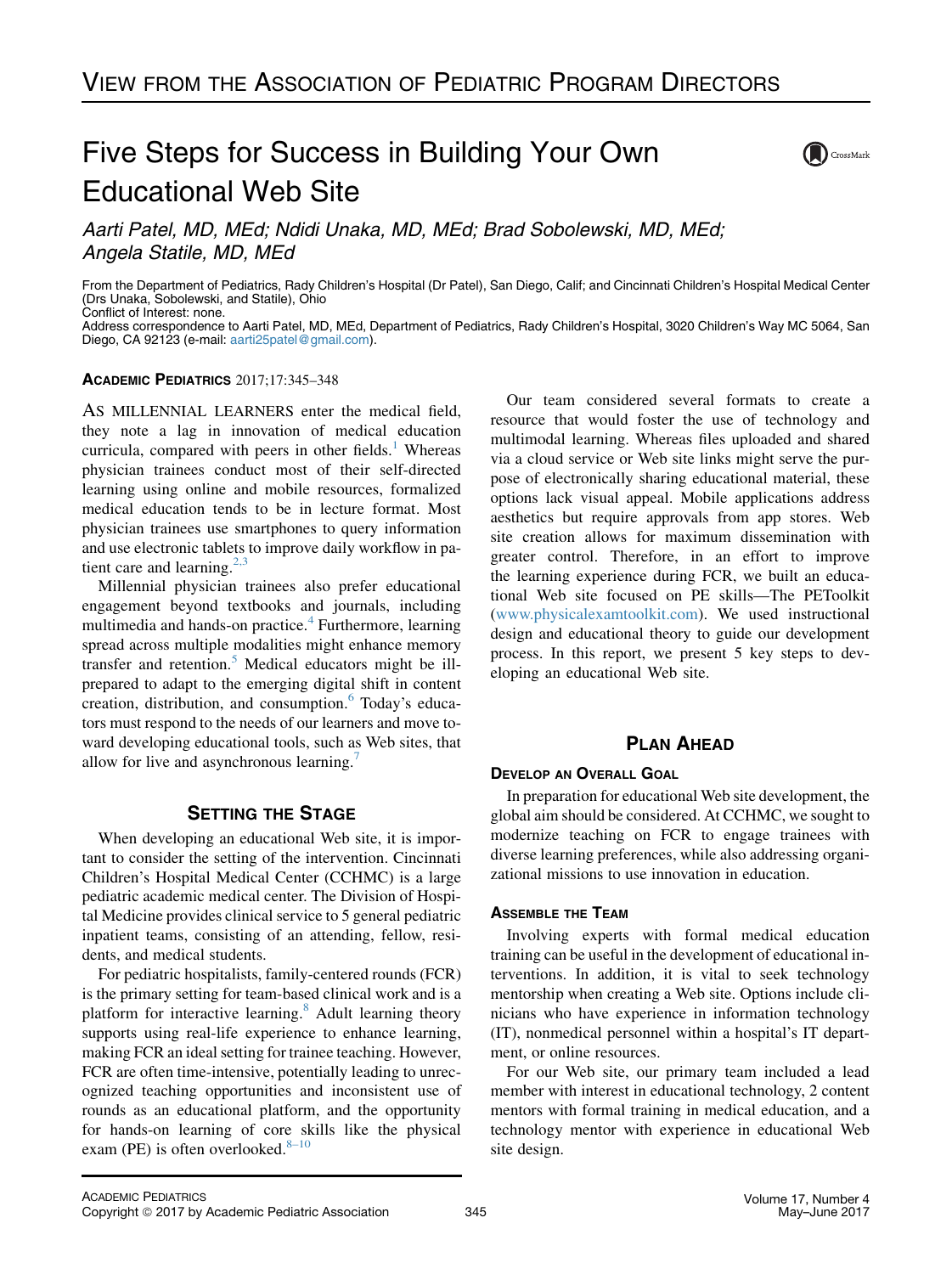### **EXPLORE PREVIOUS EFFORTS AND DETERMINE IF THEY MEET LOCAL NEEDS**

A thorough review of the literature and Internet resources can guide initial Web site development. It is helpful to review articles that address a spectrum of issues, ranging from changing trends to attempts at incorporating devices into daily workflow and teach-ing.<sup>[1–3,6](#page-3-0)</sup> For example, one study noted  $>80\%$  of physicians and trainees use smartphones, and another reported that 40% of respondents use tablets; these percentages are expected to increase, making incorporation of technology into education inevitable. $<sup>2</sup>$ </sup> Millennial trainees are "digital natives" and are using electronic resources for their daily education, which compels educators to adjust to this culture change.<sup>[6,11](#page-3-0)</sup> Commentaries from educational experts can guide potential interventions, whereas publications regarding curriculum implementation highlight successes and obstacles. MedEdPortal is a useful resource, where academicians share educational materials, which might eliminate the need to create a new program locally.<sup>[12](#page-3-0)</sup>

Examining educational Web sites from other institutions might provide inspiration for design or content, and reviewing mobile applications might also be useful for considering structure and navigability.

From these building blocks, our team gained a sense of existing resources, none of which fully addressed our local gap but did inform the building of our PEToolkit Web site. Although the literature showed most trainees use electronic devices for patient care, there were few articles discussing their use in bedside teaching.<sup>[2,3,6](#page-3-0)</sup> Additionally, although several educational institutions have proprietary Web sites demonstrating PE skills, most focused on adult patients, had limited examples of abnormal findings, or were not publicly accessible.<sup>[13,14](#page-3-0)</sup> Our aim was to create a Web site highlighting normal and abnormal pediatric PE findings that is freely available to learners.

### **ASSESS THE NEEDS OF THE TARGET AUDIENCE**

Before committing the considerable time and resources required to launch a successful online educational platform, it is imperative to identify the needs of the target audience. As highlighted by Kern et al in their 6-step approach to curriculum development, comparing current and ideal educational approaches can identify gaps and inform interventions.<sup>[15](#page-3-0)</sup>

A targeted needs assessment provides information about the audience for the intervention. This assessment can be conducted through a variety of mechanisms including surveys, which are convenient for obtaining information regarding participants' knowledge, skills, and attitudes toward a topic, and focus groups, which allow for exploration of barriers to how teachers and learners interact with their educational environment.<sup>[16](#page-3-0)</sup>

At CCHMC, a targeted needs assessment of our residents identified a desire for multimodal bedside teaching. Residents preferred to learn by seeing, hearing, and doing; they rarely saw PE teaching on FCR, but perceived using

multimedia to learn PE would likely be useful. They overall were comfortable with using technology to learn.

A survey and focus group with attending physicians revealed general discomfort with, but interest in, using resources to provide technology-based teaching. Whereas half of respondents had been practicing for  $<$  5 years, nearly one-third had never used technology to teach on FCR. Although there was some comfort with general teaching on FCR, there was lower selfperceived skill for teaching using multiple modalities or technology. Multiple factors affected teaching on FCR, included time constraints, learner volume and level, trainee and personal comfort, and logistical complications. These factors encouraged our Web site team to design an online educational platform that would be readily accessible and navigable.

Bedside PE teaching is often underused despite the examination's contribution toward accuracy in diagnosis and potential reduction in unnecessary diagnostic testing.<sup>[17](#page-3-0)</sup> Teaching of these skills is declining in residency.<sup>[18](#page-3-0)</sup> Anecdotally, there is more focus on adult medicine during medical school; hence the pediatric PE might be an under-represented area of clinical focus. This made the focus on pediatric PE especially important to our Web site team, because FCR are an ideal setting for teaching these skills, with the patient as a real-life example and multimedia as a complement to demonstrate the spectrum of illness.

We prioritized the cardiac, respiratory, and abdominal examinations, because most pediatric illnesses that present in the inpatient setting involve these 3 body systems. As these pages become more refined, other body systems will be added to increase content for our users.

A key component of planning is budgeting time to choose a topic, upload content, test, and maintain longterm. Arrange regular meetings with core team members to confer about Web site content and design.

Also consider where your Web site will be located. Many institutions have mechanisms to develop Web pages on their internal network with the help of their IT department. Unfortunately, many hospital intranets have limited ability to handle multimedia and might not display accurately on phones or tablets; they can also be expensive to build and require approval.

Alternatively, a site developed and hosted using external resources can be affordable and available to users across institutions. For approximately \$100 per year, a domain name can be purchased from a Web site domain host to serve as the site address and provide server space to store content [\(Figure](#page-2-0)). There is also Web site-building software available online, often free of cost; these packages contain background themes, fonts, and formatting codes that configure search bars, side panels, and other layout features ([Figure\)](#page-2-0). A physician without previous coding experience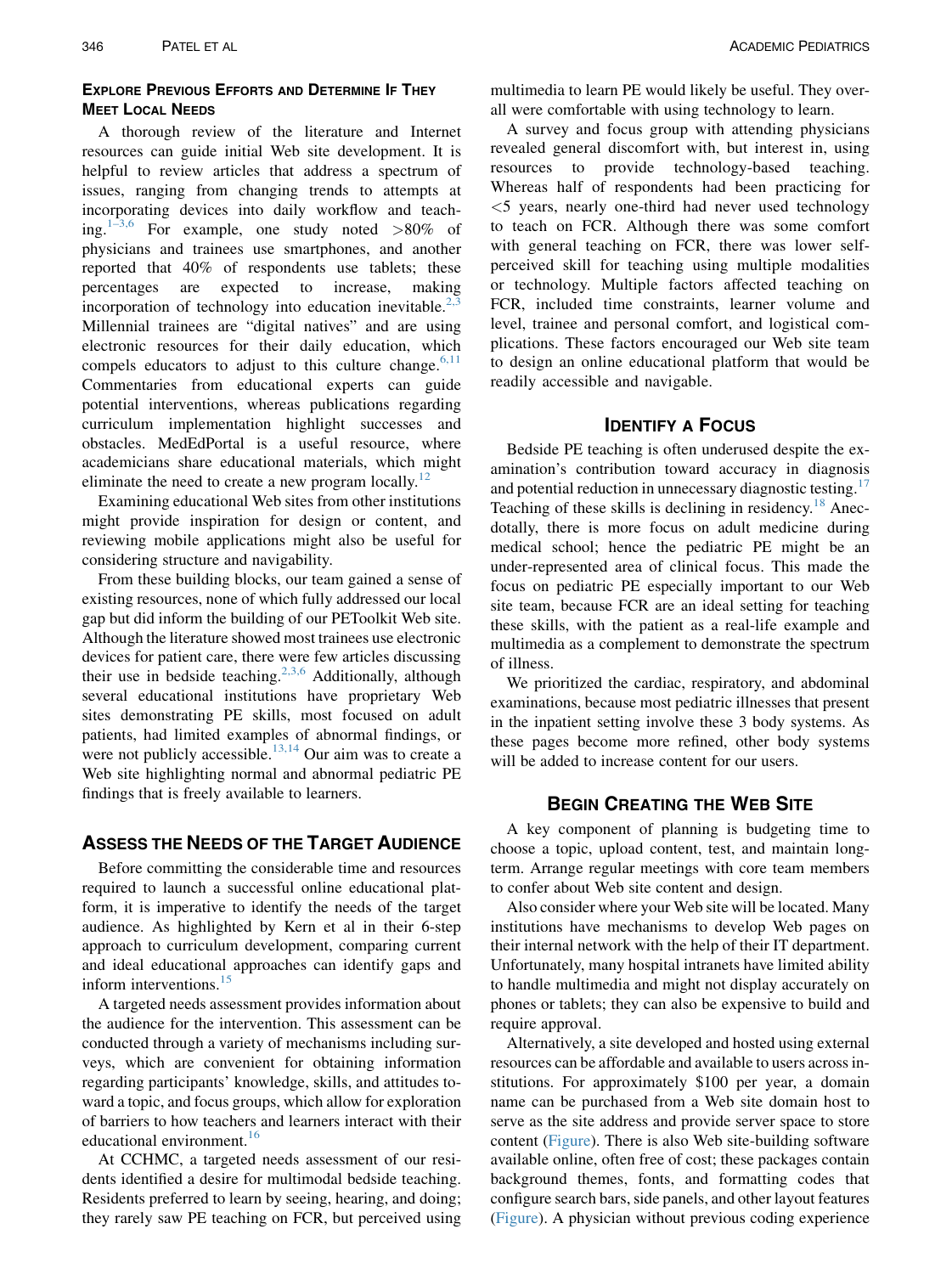<span id="page-2-0"></span>

| <b>Web Site</b><br><b>Type</b> | Pros                                                                                                                                                                                              | Cons                                                                                                                                                                                                                                                      | <b>Examples</b>                                                                                                                                             |
|--------------------------------|---------------------------------------------------------------------------------------------------------------------------------------------------------------------------------------------------|-----------------------------------------------------------------------------------------------------------------------------------------------------------------------------------------------------------------------------------------------------------|-------------------------------------------------------------------------------------------------------------------------------------------------------------|
| Hospital<br>Intranet           | • Experienced hospital<br>personnel build and maintain<br>your site<br>• Easily accessible by staff<br>• Leverages hospital security<br>information technologies                                  | • Cost might be higher<br>• Logistics of institutional<br>approval can be daunting<br>• IT personnel are busy<br>• Limited accessibility outside<br>institution and on mobile<br>devices<br>• Layout and design must<br>match institutional<br>parameters | Varies according to<br>institution                                                                                                                          |
| <b>Blog</b><br><b>Hosting</b>  | • Preexisting high-bandwidth<br>framework<br>• Free or low cost<br>• Very user friendly                                                                                                           | • Fewer options for<br>customizability<br>• Content is public by default                                                                                                                                                                                  | Blogger<br>Tumblr<br>WordPress                                                                                                                              |
| External<br>Web site           | • Endlessly customizable with<br>compatible software<br>• Hosting providers have<br>customer support, reliable<br>uptime, and security features<br>• Robust tracking of site usage<br>by visitors | • Cost ( $\geq$ \$100-\$150 per year)<br>• More complex to build<br>Time-intensive to maintain<br>• Content stored on server or<br>cloud                                                                                                                  | Smaller hosts:<br>• GoogleSites<br>Larger hosts:<br>• DreamHost<br>• Hostgator<br>• GoDaddy<br>Design Software:<br>· WordPress<br>• Weebly<br>• Squarespace |

Figure. Resources for Web site creation. IT indicates information technology.

can purchase a domain name, access Web site-building software, and share content online. A technology mentor can help navigate the various options and refine site design. Our team chose to use DreamHost as the site domain and WordPress to design the layout, because they were affordable and offer many user-friendly options for design and layout. $19,20$ 

Finding content for a Web site can be a time-consuming process, taking up to several weeks to compile. Our group gathered publicly accessible pictures, audio clips, and video files from the Internet. Video can portray complex concepts that might be difficult to explain in words. $21$ Although there are countless videos available online, the educator should screen them carefully to ensure they are brief, high-quality, and convey the appropriate message to learners.

Another important consideration is copyright law, which gives exclusive rights of content to original authors, although some exceptions exist for fair use in education. $21$ Content on MedEdPortal is available for public use if the original author is credited.<sup>[12](#page-3-0)</sup> Another excellent source of public media content is Creative Commons, a designation given to more than 1 billion multimedia files that allows the content to be used freely for research and education. $22$ Some resources might require additional permissions, necessitating review of the original source site when borrowed content is used.

Creating original content by filming or photographing your own multimedia is possible, but might take more time than mining the Internet and requires obtaining information releases from each subject. Balancing these priorities can be daunting; however, an end product that

inspires attendings to teach with technology and engages learners in multiple modes can be very rewarding.

# IMPLEMENTATION, EVALUATION, AND

MAINTENANCE Before a Web site is publicized for teaching, it should be evaluated to ensure usability. Beta-testing involves evaluation of a system by a specific group of users before imple-mentation to assess navigability.<sup>[23](#page-3-0)</sup> There are several validated usability scales available online; one example is the Standardized Usability Scale, a 10-item survey of Likert scale questions used to gauge a site's ease of use.<sup>[23](#page-3-0)</sup> A score of  $\geq$ 70 is considered acceptable.<sup>23</sup>

Our approach to beta-testing involved voluntary participation of attending physicians, chief residents, and fellows. Twelve beta-testers used an electronic tablet to navigate the PEToolkit Web site outside of as well as during FCR and then completed the survey. The average score was 82, which deemed the Web site usable. Feedback from betatesting informed modifications to the Web site to further improve usability. After this appraisal, we disseminated the Web site to our hospitalists for use in teaching. To ensure maximal and effective use, end users were oriented in a hands-on fashion, and explicit guidance was given about various settings in which the Web site should be used, including at the bedside, between patient rooms, and in educational sessions after FCR. Medical students and residents were also encouraged to use the Web site for self-directed learning.

A functional Web site is never complete; maintenance is critical to ensure long-term use. Regular review should be